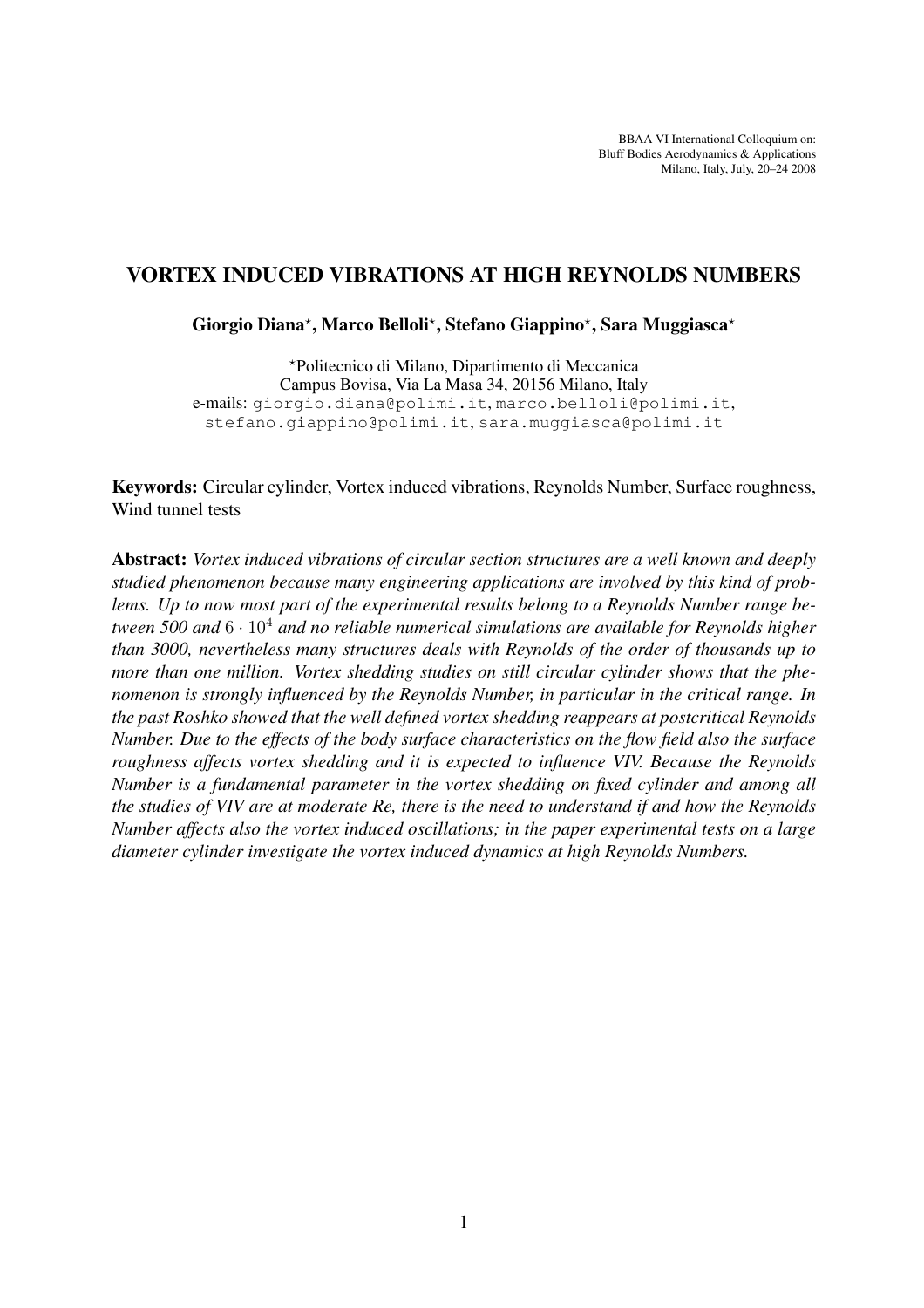#### 1 INTRODUCTION

Vortex induced vibrations of circular section structures are a well known and deeply studied phenomenon and they can occur in many engineering applications, a general review can be found for instance in [10, 2, 11, 12]. Moreover the large number of contributions by many researchers give evidence of the practical significance of the VIV. Considering an elastically mounted rigid cylinder moving only in cross flow direction, when the frequency of the vortices shed by the cylinder is close enough to the structural frequency of the body, synchronization occurs having the body and the aerodynamic force the same common frequency. In this situation, in particular for light and low damped bodies, large vibration amplitudes occur. It is to note that the lock-in doesn't happen only for wind speeds very close to the Strouhal velocity, but it exists over a wide range of flow velocities. The driven parameters of the fluid-elastic interaction can be attributed to the considered structure (dimensions, mass, damping ratio, natural frequency, surface roughness) and to the fluid (velocity, density, viscosity, turbulence intensity). In spite of this wide set of physical quantities a reduced set of non-dimensional parameters are the key variables that control the free motion response, i.e Scruton Number, mass-ratio and velocity-ratio. Williamson & Roshko in [13] showed that the wake shedding pattern is defined only by the velocity-ratio (or wavelength) and the non-dimensional amplitude. Among these different vortex shedding modes the most important are the 2P and 2S because they exist while the cylinder is experiencing free motion [7, 4], i.e. when the work done by the fluid on the body over a cycle is positive. Up to now most part of the experimental results belong to a Reynolds Number range between 500 and  $6 \cdot 10^4$  and no reliable numerical simulations are available for Reynolds higher than 3000 [11]. Vortex shedding studies on still circular cylinder shows that the phenomenon depends on the Reynolds Number and it is well defined in the subcritical Reynolds range while it reduce its magnitude and sometimes disappears in the critical one [16]. In fact, regular vortex shedding can be seriously disrupted if the separation line is not straight [2]. Roshko, in 1961, found that the vortex shedding reappears at higher Reynolds Number in what is now called *postcritical* flow regime when transition occurs within the attached boundary layer and a straight separation line is reestablished [9]. Due to the effects of the body surface characteristics on the boundary layer also the surface roughness affects vortex shedding [5] and it is expected to influence VIV. Because the Reynolds Number is a fundamental parameter in the vortex shedding on fixed cylinder and among all the studies of VIV are at moderate Re, there is the need to understand if and how the Reynolds Number affects also the vortex induced oscillations; in the paper experimental tests on a large diameter cylinder investigate the vortex induced dynamics at high Reynolds Numbers.

## 2 MODEL AN EXPERIMENTAL SET-UP

Experimental tests were carried out in air at the Politecnico di Milano wind tunnel. The model is a circular section cylinder in carbon fiber having the diameter of  $0.72 \, m$ ; it is suspended to the wind tunnel walls by means of tensioned wires realizing a constrain system that allows cross-wind oscillations as visible in Figure 1 and it has two end-plates in order to realize 2D flow conditions. Possible coupling of in-line and torsional motion was avoided through a sufficiently wide separation between the horizontal-vertical and torsional-vertical frequencies. The structural damping is adjusted by adding dampers to the system so that it is possible to vary the Scruton Number. The cylinder has several pressure taps arranged in three different rings connected to high sample-rate pressure scanners that allows the measurement of the aerodynamic force in terms of mean and fluctuating value. The rings are at the distance of 1 diameter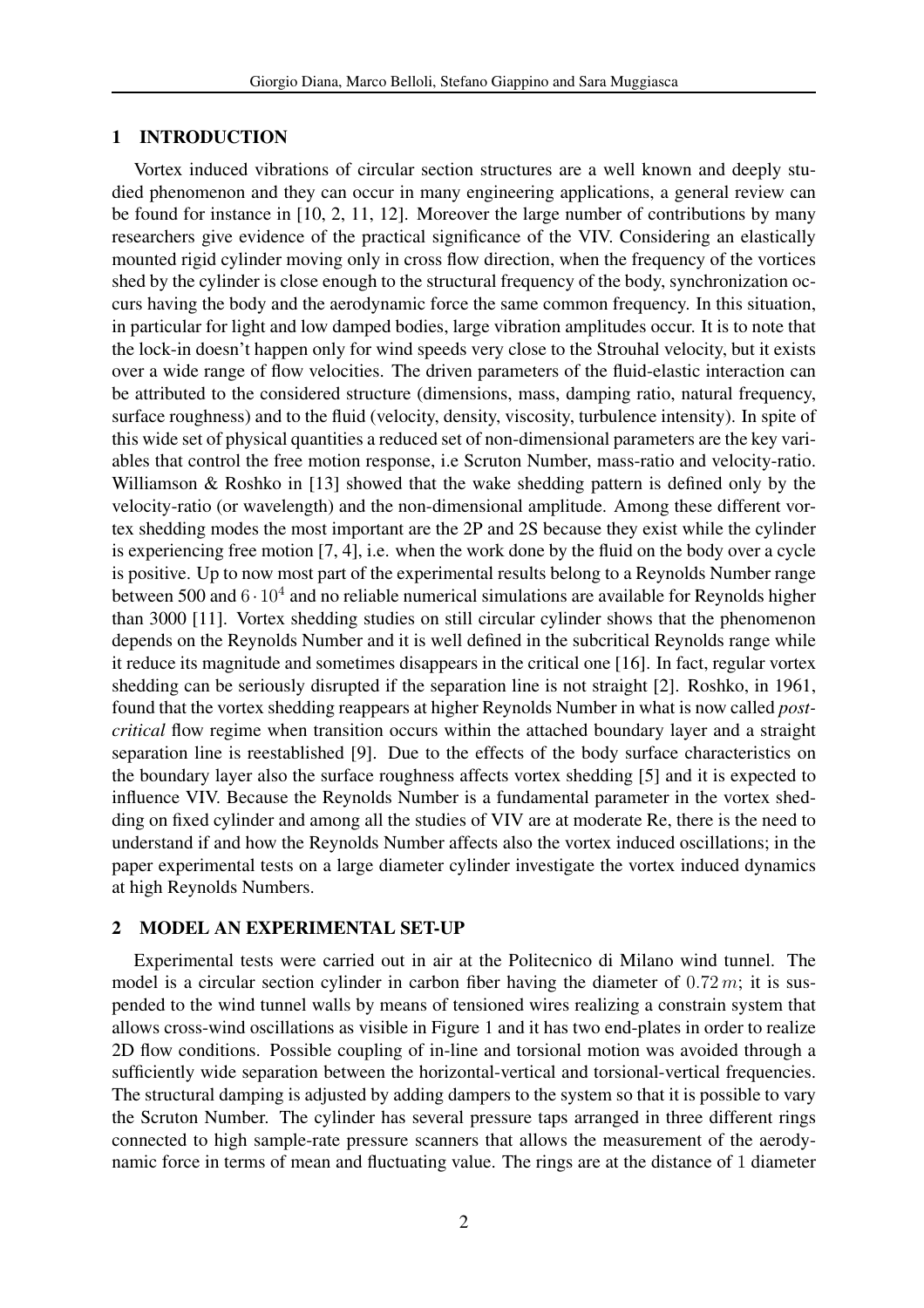spanwise. Accelerometers are placed on the model to evaluate the displacement in vertical direction. The main mechanical and aerodynamic specifications of the model are summarized in Table 1.



Figure 1: Cylinder model suspended by cables (a) with added surface roughness (b)

| <b>Mechanical characteristics</b>                                                 |                 |
|-----------------------------------------------------------------------------------|-----------------|
| Diameter $[m]$                                                                    | 0.72            |
| Length $[m]$                                                                      | 3.3             |
| Linear mass [kg/m]                                                                | 17              |
| Aspect ratio L/D                                                                  | 4.6             |
| Mass ratio $m^*$                                                                  | 35              |
| Natural frequency [Hz]                                                            | 1.95            |
| Structural damping ratio $\xi = r/r_c$ 6.5 $\cdot 10^{-3} \div 1.4 \cdot 10^{-2}$ |                 |
| <b>Scruton Number</b>                                                             | $1.4 \div 2.47$ |
| <b>Aerodynamic characteristics</b>                                                |                 |
| <b>Strouhal Number</b>                                                            | 0.17            |
| Strouhal Velocity [m/s]                                                           | 8.3             |

Table 1: Test model mechanical and aerodynamic characteristics

## 3 TEST RESULTS

## 3.1 Fixed cylinder

Before the investigations on VIV a preliminary study of the fixed model was achieved in order to define the different Reynolds flow regimes encountered by the cylinder, as described in detail in [3]. Moreover the paper discuss on possible blockage and wall-proximity effects related to the large model dimensions. Figure 2 shows the drag coefficient as a function of the Reynolds Number: for smooth surface condition the drag is about 1 for  $Re = 10<sup>5</sup>$  and than drops to 0.3. The drag crisis highlights that the cylinder is in the critical Re. At  $Re = 140k$ , *precritical* regime, the vortex shedding is still visible in the wake of the body (Figure 3(a)) while at higher Reynolds Number the regular vortex shedding disappears and the wake shows a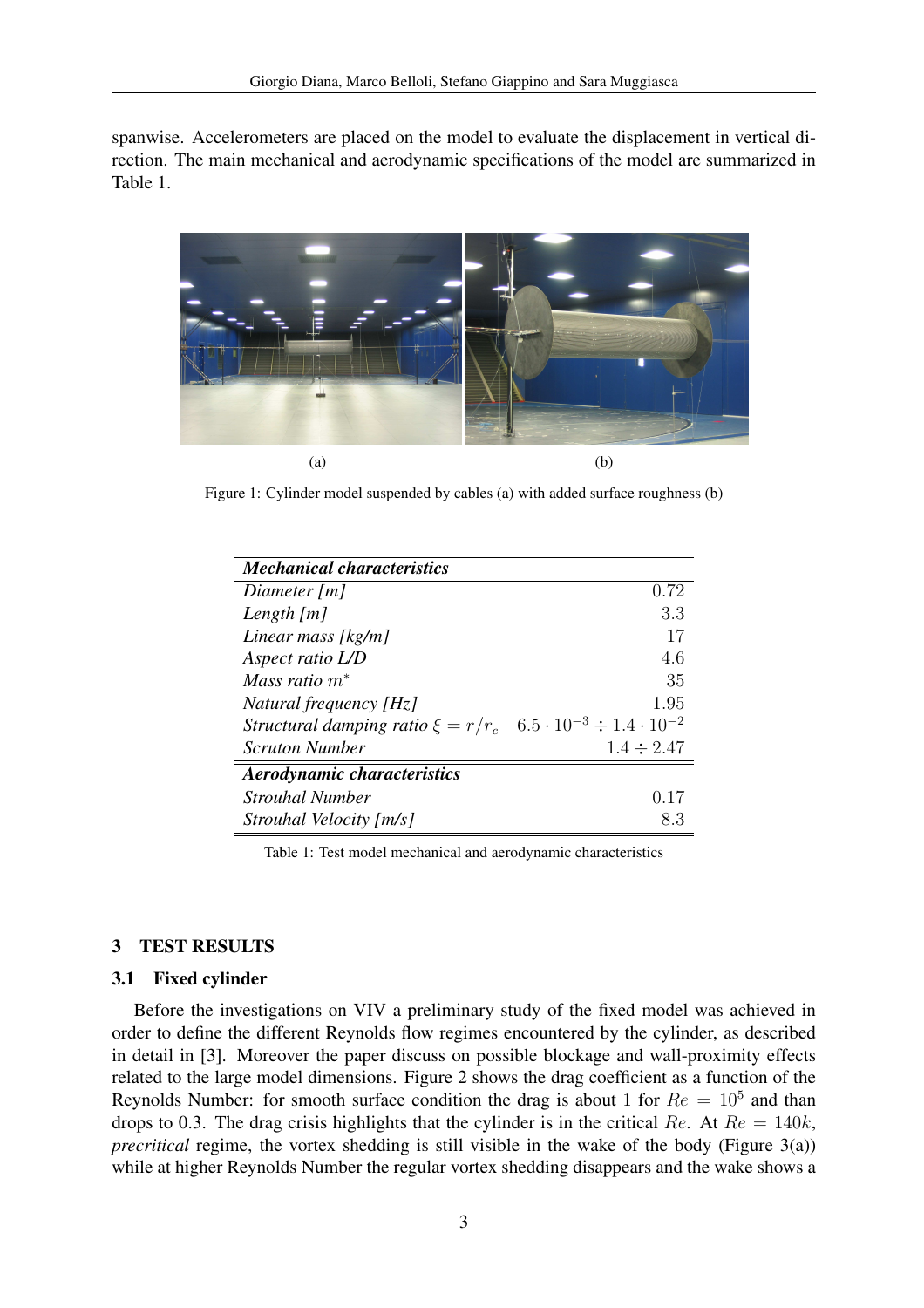broad-band spectrum (Figure 3(b)).

In order to increase the effective Reynolds Number [1] the model surface roughness is increased adding a nylon-net (see Figure 1(b)). As well known, surface roughness addiction shifts the drag crisis to lower Reynolds Numbers, permitting to reach high effective *Re* without increasing wind velocity. In rough surface conditions the drag coefficient increases with respect to the minimum reached in the critical regime and it is constant for all the velocity range investigated (Figure 2) and the vortex shedding reappears in the wake (Figure  $3(c)$ ). This solution has permitted to extend the investigations on VIV to *postcritical* flow conditions.



Figure 2: Mean Drag and Lift standard deviation coefficients as a function of Reynolds Number for smooth and rough surface cylinder



Figure 3: Wake PSD for different Reynolds Number and surface conditions

## 3.2 Oscillating cylinder

Two different kind of tests were performed to investigate the vortex induced vibrations: progressive regimes and build-up. The results showed in this section refers to the tests in postcritical flow condition, i.e. with added surface roughness, where relevant vortex induced oscillations where recorded. During progressive regime tests, steady state model response has been studied for different incoming flow velocity: each regime condition was reached starting from the previous one increasing or decreasing the wind speed. Figure 4 shows the main results of these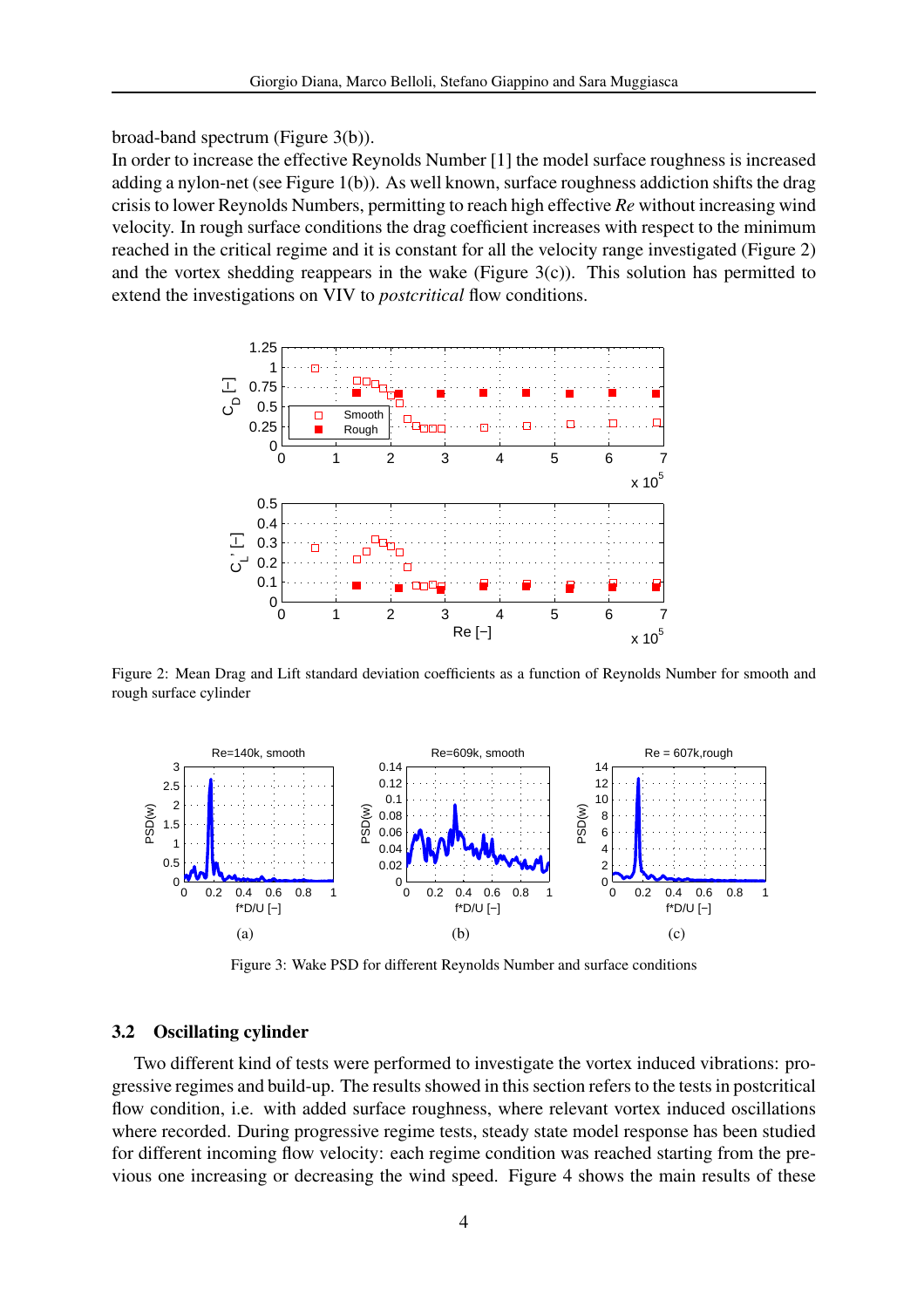tests: in Figure 4(a) there is the normalized oscillation amplitude obtained increasing (Up) and decreasing (Down) the incoming wind speed. The maximum displacement  $z/D = 0.22$  was reached for velocity ratios close to 1 and it was controlled (*limited*) by an high value of the Scruton Number ( $Sc \approx 2$ ). It was not possible to reach larger amplitudes to avoid large stresses on the constrain structure of the setup. Figure 4(b) and Figure 4(d) describe the characteristics of the fluctuating lift force (the harmonic component at the oscillation frequency) in terms of magnitude and relative phase with respect to the displacement. It is possible to note two different regions: the first one, for  $V/V_{St} < 1$ , where there are high values of the lift force up to 1.5 and small phase values, close to zero. In the second one, for  $V/V_{St} > 1$  the lift force reduces its magnitude but the phase, close to  $90 \text{ deg}$ , is very effective in introducing power into the mechanical system. These two regions are the same as noticed in literature by Khalak and Williamson for the response branches respectively *initial* and *lower* [8]. Figure 4(c) shows the ratio between the actual oscillating frequency and the body natural oscillation frequency in air: a jump phenomenon happens while switching between the two branches and it is related to added mass effects [8]. Generally this jump is well defined for test in water but in this case it is visible also in air due to the low value of the *mass-ratio* of the model. Comparing the data achieved by increasing and decreasing flow velocities an hysteretic behavior is identified and the maximum amplitude, that happens for initial branch conditions, is achieved only for increasing progressive regimes. Also this phenomenon is described in [8] for low Reynolds Number flows.

The simultaneous measurement of the aerodynamic force in three different rings permits the



Figure 4: Progressive regime test (rough surface cylinder): non-dimensional amplitude as a function of the normalized velocity  $V/V_{St}$  (a), lift force magnitude and phase (b and d), frequency ratio (c). The data are obtained by increasing the wind velocity "Up" and decreasing "Down"

evaluation of the spatial correlation of the force having the cylinder oscillating. Figure 5 shows the cross-correlation of the lift force coefficient: it is clear that the spatial correlation is related to the branch response and it is higher in initial branch conditions respect to the lower branch, even if the cylinder is oscillating at the same amplitude. Moreover in lower branch regime the correlation level seems to be more related to the amplitude than in initial branch.

Build-up tests are very helpful because they permit to define the characteristics of the aerody-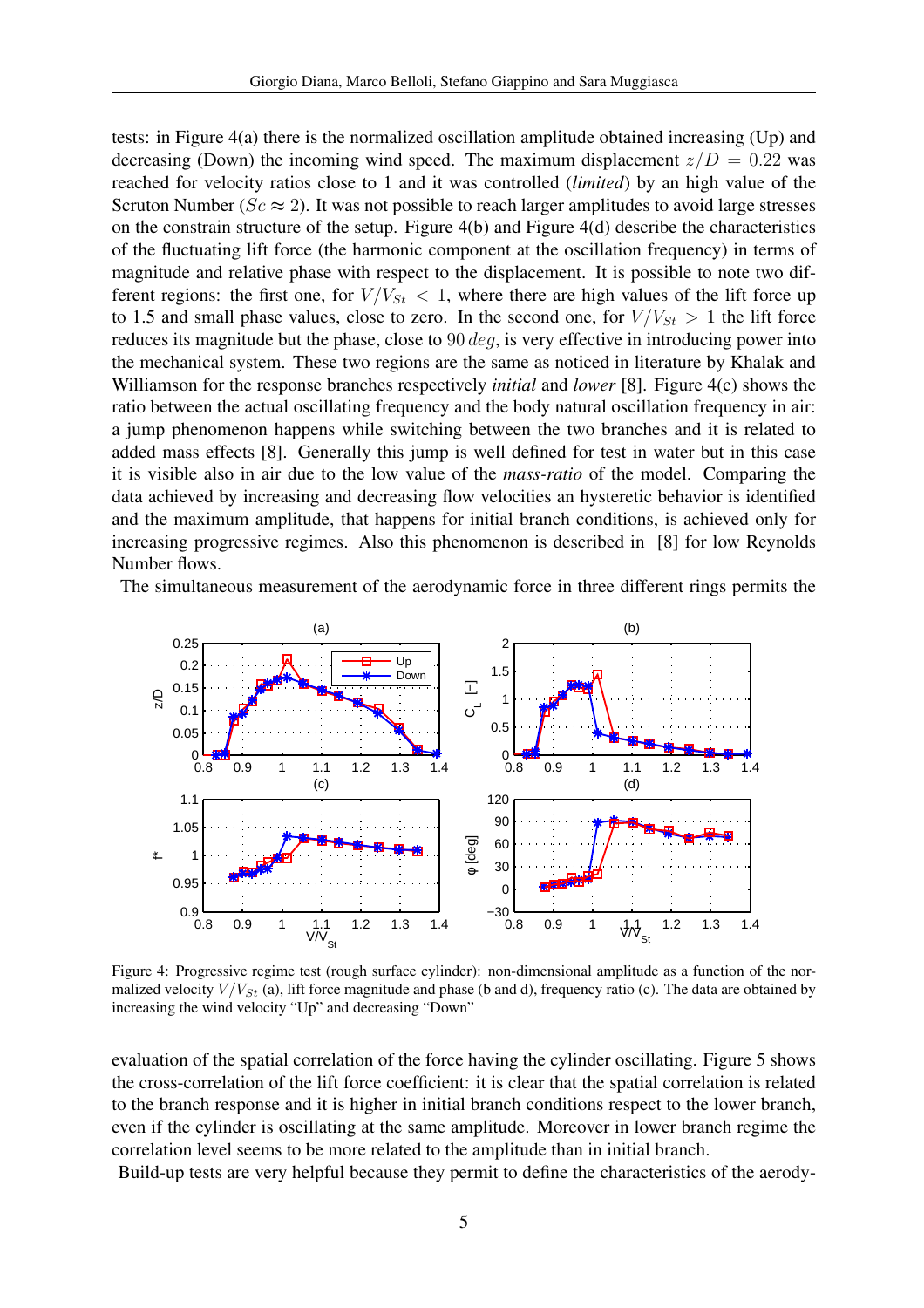

Figure 5: Lift force cross-correlation as a function of the spacing between the rings, for different non-dimensional oscillation amplitudes and velocity-ratios.  $\bigcirc$  Initial Branch,  $\Box$  Lower Branch

namic forces for all the combinations of  $z/D$  and  $V/V_{St}$  where the cylinder experiences free motion. An example of build-up test is visible in Figure 6 that shows the lift force, the oscillation amplitude and the relative phase during a build-up transient as a function of the time. The test wind speed, velocity ratio  $V/V_{St} = 0.98$ , corresponds to initial branch in progressive regime tests. It is possible to see the variation of the aerodynamic force during the transient, in particular the lift force and the oscillation amplitude grow almost simultaneously and the phase shifts from values of about  $90 \deg$  to values close to  $0 \deg$ .

Build-up tests for five different velocity-ratios are summarized in Figures 7 and 8 that show the



Figure 6: Build-up test results: non-dimensional amplitude and lift magnitude - divided by 10 - (a) and phase between lift force and displacement (b). Data at  $V/V_{St} = 0.98$ 

lift force magnitude and phase as a function of the non-dimensional oscillation amplitude. The first two cases (Figure 7) refers to velocity-ratios less than 1 and they present a transition in the phase and a growing lift coefficient while the vibration amplitudes are becoming larger. The threshold value of nondimensional vibration amplitude when the jump occurs, shifts to higher values increasing the wind velocity. This fact was also noted by the authors in subcritical Reynolds Number tests [14]. The second group of data,  $V/V_{St} > 1$ , (Figure 8) is characterized by an almost constant value of both the lift force and the phase for all the transient phenomena.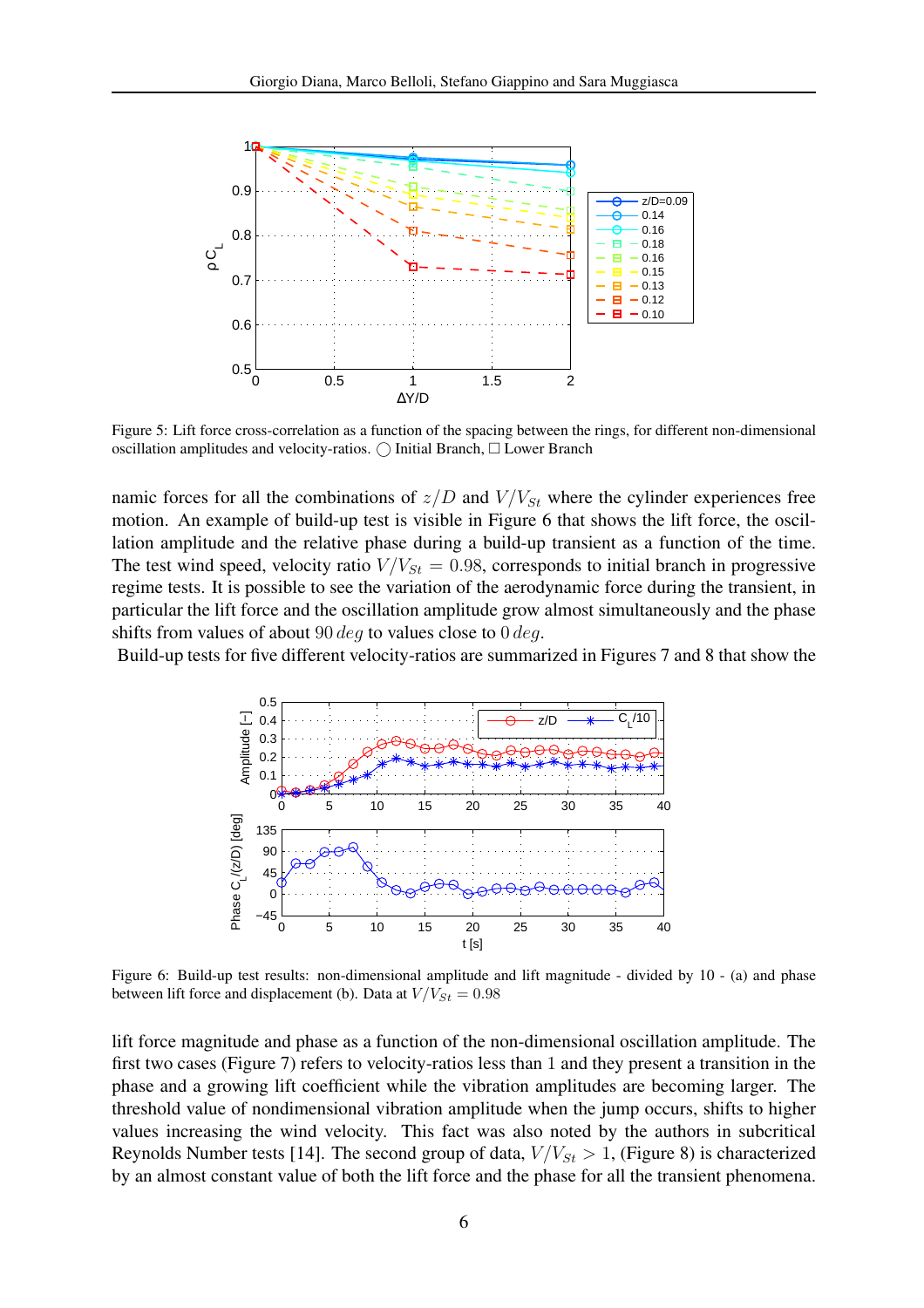The high value of the phase close to  $90 \text{ deg}$  is typical of lower branch in progressive regime tests.

The test set-up allows the simultaneous measurement of the aerodynamic force and displace-



Figure 7: Lift coefficient magnitude and phase as function of the nondimensional amplitude  $z/D$ , data for different  $V/V_{St} < 1$ 



Figure 8: Lift coefficient magnitude and phase as function of the nondimensional amplitude  $z/D$ , data for different  $V/V_{St} > 1$ 

ment of the body, giving the possibility to define the power input by the flow into the mechanical system. Figure 9 shows a power input analysis for two different build-up respectively at  $V/V_{St}$  < 1 and  $V/V_{St}$  > 1: each point in the graph is evaluated averaging the instantaneous power input over a finite number of cycles. In the first case (Figure 9(a)), after a fast build-up transient, in regime condition the power input is not constant and this is reflected in a slightly variation of the oscillation amplitude during the time history. On the contrary, the second case (Figure 9(b)) is characterized by a lower value of the maximum power input, but a very stable regime condition. As a summary graph Figure 10 reports the envelope curve of the maximum power input compared with previous data in subcritical Reynolds Number flow regime [6, 15]: a generally good agreement among all the data is visible.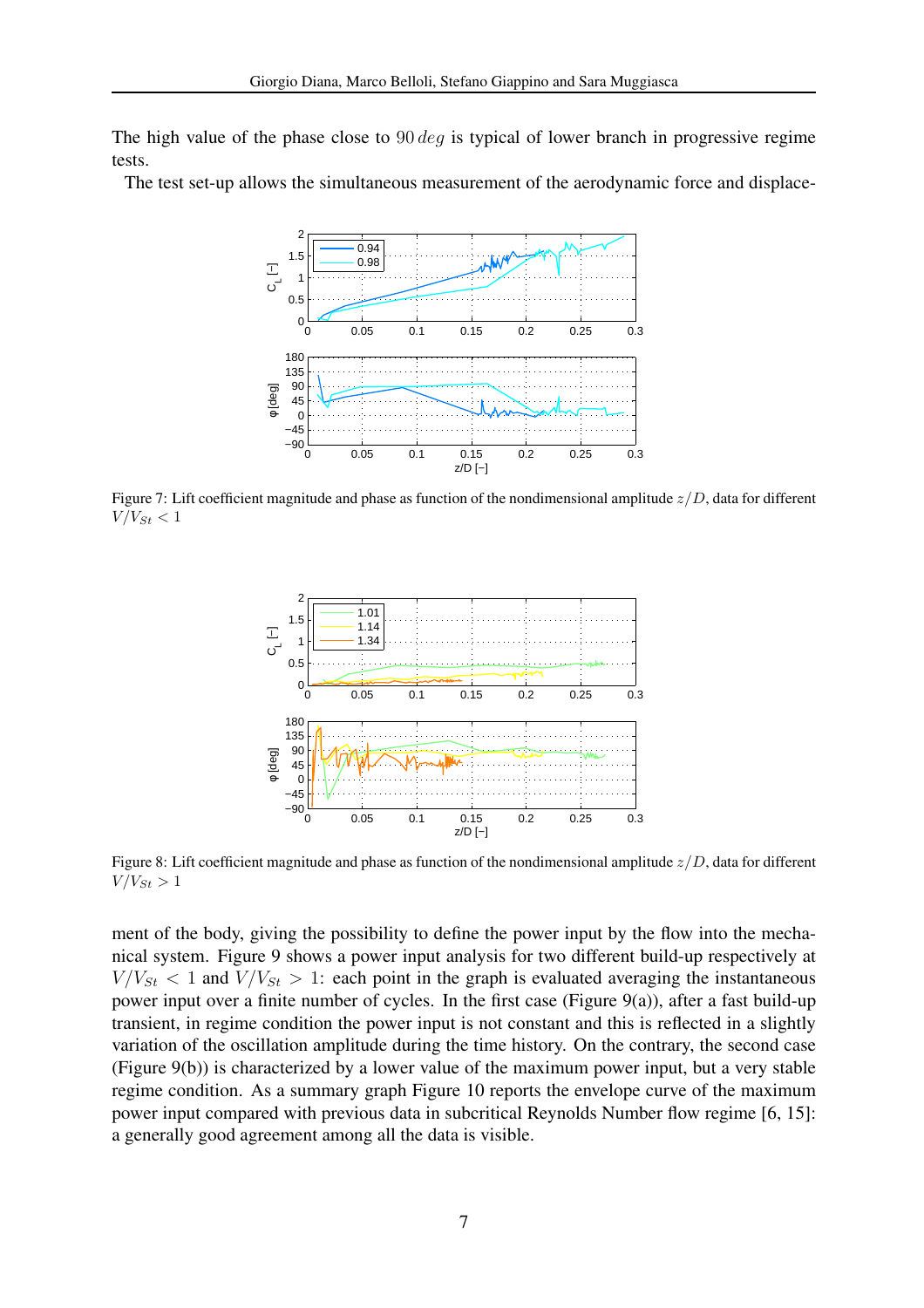

Figure 9: Build up tests. Lift and displacement time histories and power input averaged over a finite number of cycles: (a) Initial Branch regime conditions ( $V/V_{St}$  < 1), (b) Lower Branch regime conditions ( $V/V_{St}$  > 1)



Figure 10: Power introduced by the flow on the oscillating cylinder: comparison of the present experimental data at postcritical Reynolds Numbers with previous ones in subcritical flow regime

## 4 CONCLUSIONS

The experimental research by wind tunnel tests on a large diameter cylinder allowed the authors to investigate vortex induced vibrations at high Reynolds Number. In particular increasing the surface roughness it has been possible to simulate postcritical flow conditions. In this situation the well correlated vortex shedding reappears when testing on fixed cylinder and the lock-in is found in free oscillation tests. The phenomenon is characterized by progressive regime tests and build-up. The results show the same response branches that are deeply described in literature for low Reynolds Number flows, highlighting that vortex induced phenomena are very similar in the different Reynolds conditions: in detail, basing on the characteristics of the lift force in terms of magnitude and phase a initial branch regime is identified for  $V/V_{St}$  < 1 and a lower branch for  $V/V_{St} > 1$ . Unfortunately no upper branch was identified due to the constrains of the test set up that didn't allow oscillations higher that  $z/D = 0.3$ . Moreover the specific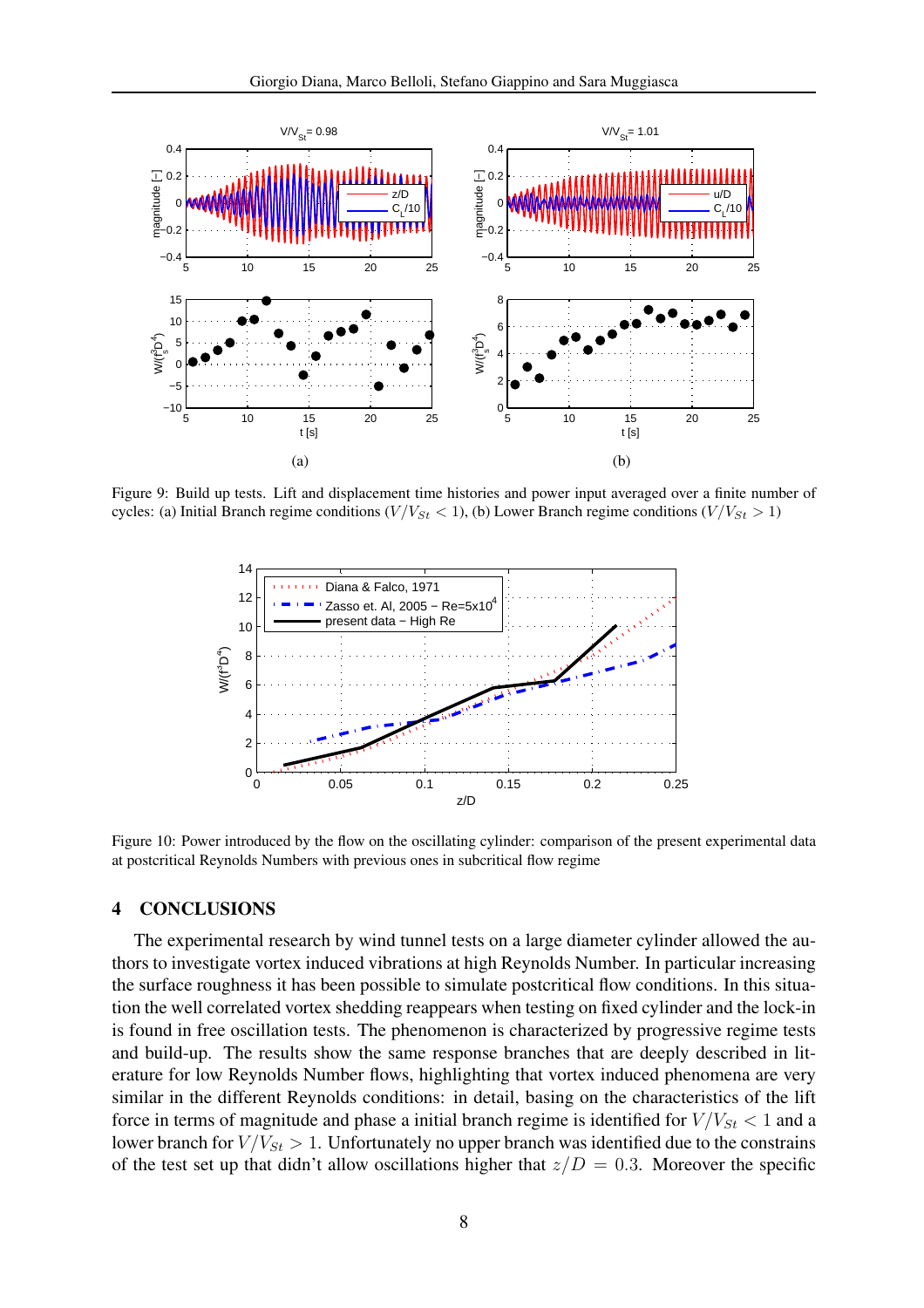power input curve shows good agreement among the different Re. This latter fact is very important because numerical models used at low Reynolds could be adopted also in postcritical flow conditions.

## 5 ACKNOWLEDGEMENTS

The authors wish to acknowledge Dott. Matteo Boiocchi and Dott. Simone Morganti for their help in the research.

## **REFERENCES**

- [1] Esdu 80025. Mean forces, pressures and flow field velocities for circular cylindrical structures: single cylinder with two-dimensional flow. 1986.
- [2] P. W. Bearman. Vortex shedding from oscillating bluff bodies. *Annual Review of Fluid Mechanics*, 16:195–222, 1984.
- [3] M. Belloli, S. Giappino, S. Muggiasca, and A. Zasso. Vortex shedding on circular cylinder at critical and postcritical Reynolds Number. In *Proceedings of the Seventh International Symposium on Cable Dynamics*, 10-13 December 2007.
- [4] D. Brika and A. Laneville. Vortex-induced vibrations of a long flexible circular cylinder. *Journal of Fluid Mechanics*, 250, 1993.
- [5] Guido Buresti. The effect of surface roughness on the flow regime around circular cylinders. *Journal of Wind Engineering and Industrial Aerodynamics*, 8(1-2):105–114, 1981.
- [6] G. Diana and M. Falco. On the forces transmitted to a vibrating cylinder by a blowing fluid. *Meccanica*, 6(1), 1971.
- [7] R. Govardhan and C.H.K. Williamson. Modes of vortex formation and frequency response of a freely vibrating cylinder. *Journal of Fluid Mechanics*, 420:85–130, 2000.
- [8] A. Khalak and C. H. K. Williamson. Motions, forces and mode transitions in vortexinduced vibrations at low mass-damping. *Journal of Fluids and Structures*, 13(7-8):813– 851, 1999.
- [9] A. Roshko. Experiments on the flow past a circular cylinder at very high Reynolds Number. *Journal of Fluid Mechanics*, 10(3):345–356, 1961.
- [10] T. Sarpkaya. Vortex-induced oscillations. A selective review. *Journal of Applied Mechanics*, 46, 1979.
- [11] T. Sarpkaya. A critical review of the intrinsic nature of vortex-induced vibrations. *Journal of Fluids and Structures*, 19(4):389–447, 2004.
- [12] C. H. K. Williamson and R. Govardhan. Vortex-induced vibrations. *Annual Review of Fluid Mechanics*, 36:413–455, 2004.
- [13] C. H. K. Williamson and A. Roshko. Vortex formation in the wake of an oscillating cylinder. *Journal of Fluids and Structures*, 2:355–381, 1988.